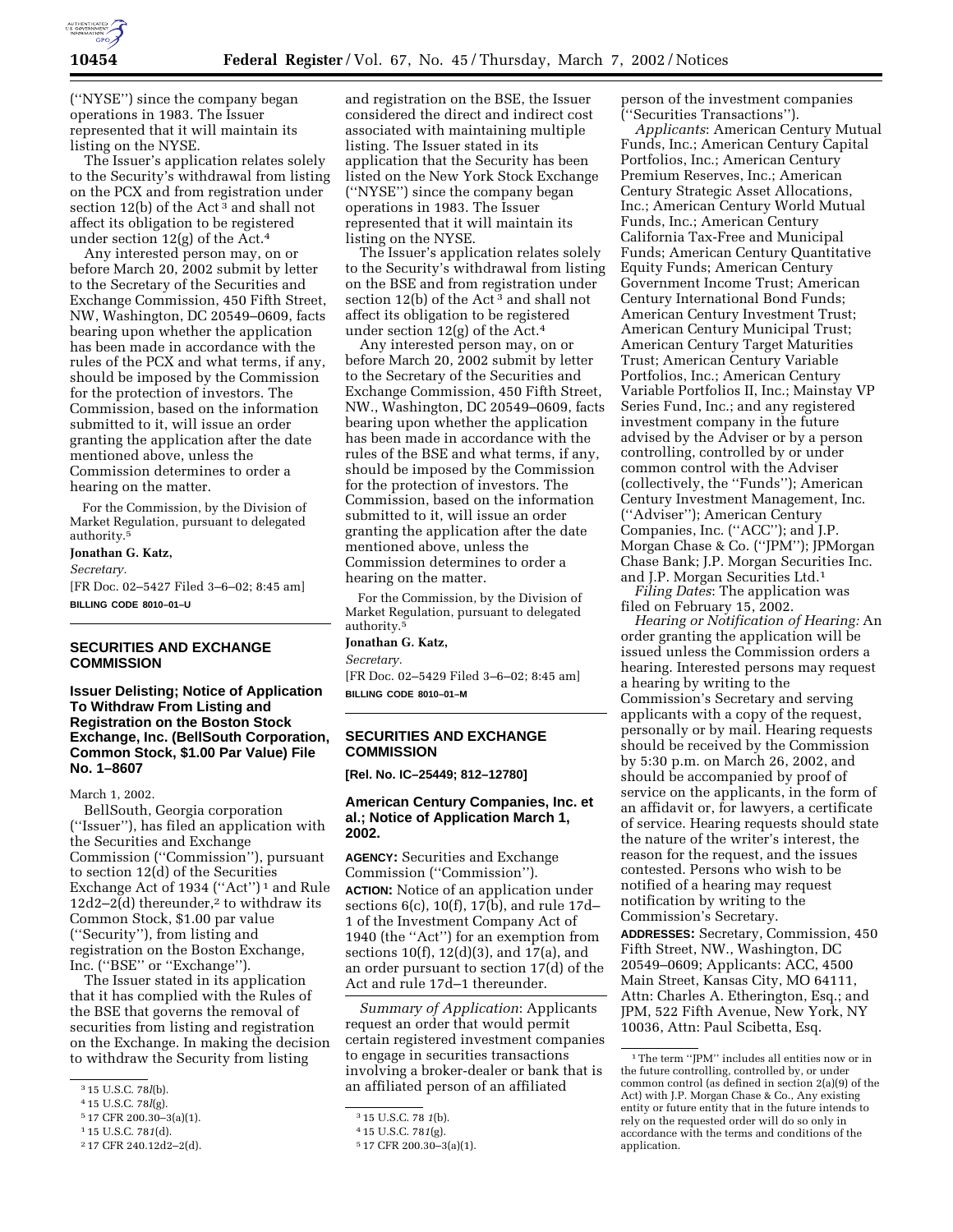**FOR FURTHER INFORMATION CONTACT:** Janet M. Grossnickle, Branch Chief, or Nadya B. Roytblat, Assistant Director, at (202) 942–0564 (Division of Investment Management, Office of Investment Company Regulation).

**SUPPLEMENTARY INFORMATION:** The following is a summary of the application. The complete application may be obtained for a fee at the Commission's Public Reference Branch, 450 Fifth Street, NW., Washington, DC 20549–0102 (tel. (202) 942–8090).

#### **Applicants' Representations**

1. ACC, a Delaware corporation, is the holding company of the Adviser. ACC is controlled by its founder, James E. Stowers, Jr., and certain of his family members and related entities (collectively, the ''Stowers Family''), and its stock is not publicly traded. The Adviser, a Delaware corporation, is a wholly-owned subsidiary of ACC that is registered under the Investment Advisers Act of 1940 (the ''Advisers Act''). The Adviser serves as investment adviser to each of the Funds. Each existing Fund is an open-end management investment company registered under the Act and is organized as a Maryland corporation, a California corporation or a Delaware business trust.

2. JPM, a Delaware corporation, is one of the largest bank holding companies in the United States. JPM conducts most of its broker-dealer business through J.P. Morgan Securities, Inc., a broker-dealer registered under the Securities Exchange Act of 1934, and J.P. Morgan Securities, Ltd., a broker-dealer regulated by the Financial Services Authority in the United Kingdom. JPMorgan Chase Bank, a New York state-chartered bank regulated by the New York State Banking Department and the Board of Governors of the Federal Reserve System, issues letters of credit and money market instruments and trades in corporate and government debt securities.2

3. On January 15, 1998, JPM purchased approximately 45% of ACC's outstanding common stock (the ''Purchase''). Because ACC has two classes of voting stock and JPM purchased the shares of the lower voting class, JPM is entitled to 8.71% of the voting power of ACC. Under a stockholders agreement, JPM has certain minority stockholder contractual rights, including the right to designate one

member of ACC's board of directors (which currently consists of eleven persons) and the right to replace certain members of ACC's management upon the occurrence of certain extraordinary events. ACC also agreed not to take certain actions without JPM's prior consent.

4. Applicants state that the Stowers Family continues to own the largest block of shares of common stock of ACC, representing 49.35% of the outstanding equity interest and at least 70.75% of the voting power of ACC. Applicants represent that JPM has no current plan to purchase additional voting securities of ACC.

5. Applicants state that since the Purchase, ACC and JPM have continued and will continue to operate independently (other than in certain areas, including marketing, distribution, and certain sub-advisory and joint advisory agreements).3 Applicants further represent that while JPM and ACC are developing certain aspects of their businesses jointly, ACC's management of investments for the Funds and other clients is entirely separate from the management of investments for clients of JPM. Applicants state that a ''firewall'' separates the broker-dealer entities within JPM from the investment management operations of both ACC and other entities that are within JPM. Applicants state that all decisions by the Funds to enter into securities transactions are determined solely by the Adviser in accordance with the investment objectives of the relevant Fund. Applicants further represent that the personnel responsible for Fund investments will be employed solely by the Adviser and their compensation would in no instance be affected by the amount of business done by the Funds they manage with JPM.

6. Applicants represent that JPM will not be in a position to cause any Securities Transactions between the Funds and JPM and will not act in concert with the Adviser in connection with any Securities Transactions. Applicants state that there is not, and will not be, any express or implied understanding between JPM and ACC or the Adviser that the Adviser will cause

a Fund to enter into Securities Transactions or give preference to JPM in effecting such transactions between the Fund and JPM.

## **Applicants' Legal Analysis**

1. Section 10(f), in relevant part, prohibits a registered investment company from purchasing securities from an underwriting syndicate in which an affiliated person of the investment company's investment adviser acts as a principal underwriter. Section 10(f) also authorizes the Commission to exempt any transaction or class of transactions from the prohibitions of section 10(f) if the exemption is consistent with the protection of investors.

2. Section 12(d)(3) of the Act generally prohibits a registered investment company from acquiring any security issued by any person who is a broker, dealer, investment adviser, or engaged in the business of underwriting. Rule 12d3–1 under the Act provides an exemption from the provisions of section 12(d)(3), but not with respect to a purchase of a security issued by an affiliated person of the investment adviser or principal underwriter of the registered investment company.

3. Section 17(a) of the Act prohibits an affiliated person of a registered investment company, or an affiliated person of such person (''second-tier affiliate''), acting as principal, from knowingly selling to or purchasing from the company any security or other property. Section 17(b) of the Act authorizes the Commission to exempt a transaction from section 17(a) of the Act if evidence establishes that: (i) the terms of the proposed transaction are reasonable and fair and do not involve overreaching on the part of any person; (ii) the proposed transaction is consistent with the policy of each registered investment company concerned; and (iii) the proposed transaction is consistent with the general purposes of the Act.

4. Section 17(d) of the Act and rule 17d–1 under the Act prohibit any affiliated person of or principal underwriter for a registered investment company or any second-tier affiliate, acting as principal, from effecting any transaction in connection with any joint enterprise or other joint arrangement or profit sharing plan in which the investment company participates, unless an application regarding the joint transaction has been filed with the Commission and granted by order. Rule 17d–1 provides that, in passing upon an application for such an order, the Commission will consider whether the participation of a registered investment

<sup>2</sup> In December 2000, J.P. Morgan & Co. Incorporated consummated a merger (the ''Merger'') with and into The Chase Manhattan Corporation (''Chase''). Chase and entities it controlled prior to the Merger are referred to as the ''Chase Entities.''

<sup>3</sup> JPM and the Adviser have entered into, and may enter into additional, sub-advisory agreements with each other. JPM and the Adviser also may enter into agreements to manage jointly one or more registered investment companies. The relief requested in the application would not apply to any registered investment company for which JPM acts as subadvisory. Further, JPM and ACC will consider the existence and nature of such sub-adviser or joint advisory arrangements when designing the Firewall Procedures (as defined below) and when making the certifications required by condition 6 below.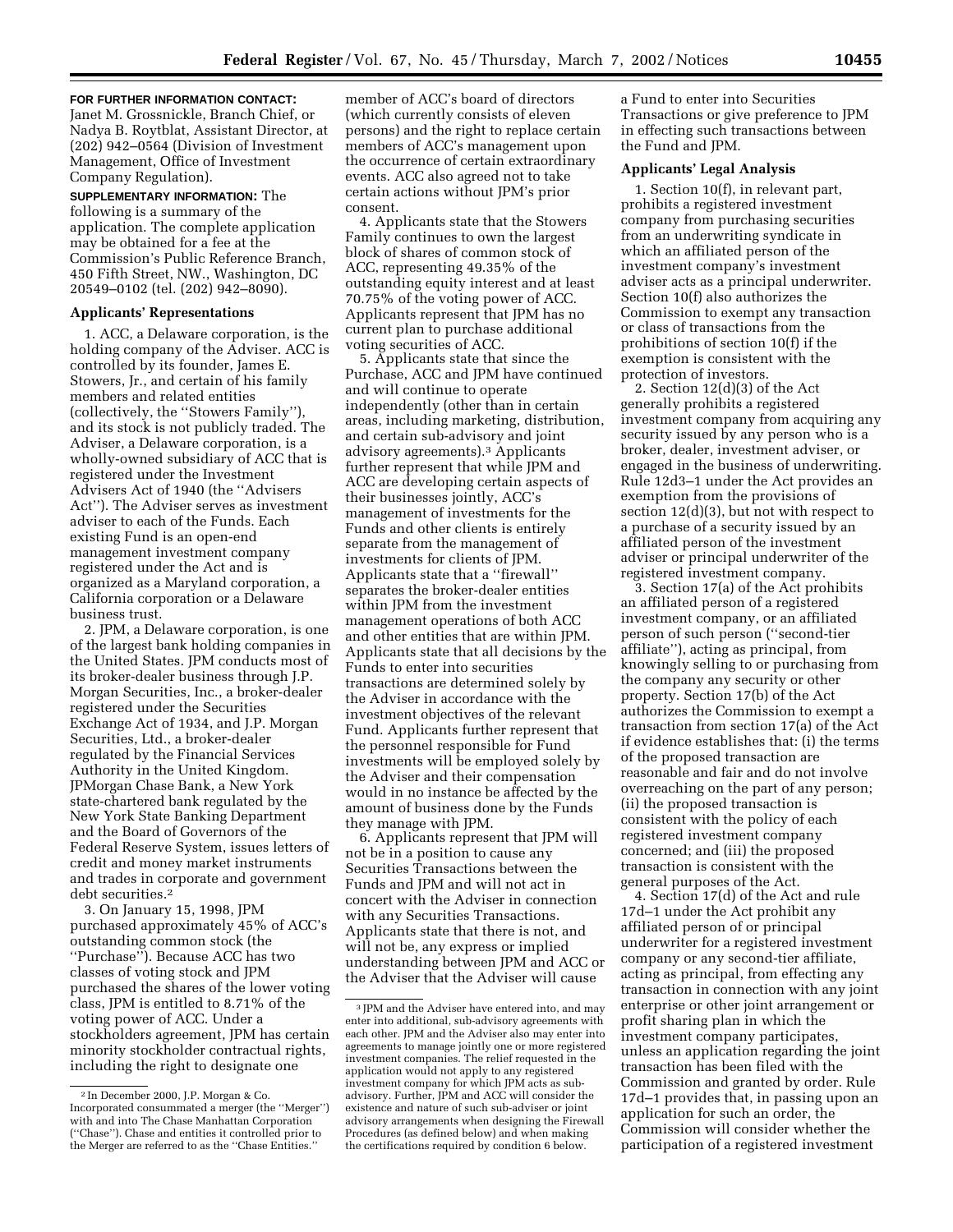company in a joint transaction is consistent with the provisions, policies and purposes of the Act and the extent to which such participation is on a basis different from or less advantageous than that of the other applicants.

5. Section 6(c) of the Act permits the Commission to exempt any person or transaction or any class or classes of persons or transactions from any provision or provisions of the Act, if and to the extent that such exemption is necessary or appropriate in the public interest and consistent with the protection of investors and the purposes fairly intended by the policy and provisions of the Act.

6. Section 2(a)(3) of the Act defines an ''affiliated person'' of another person to include: (i) any person directly or indirectly owning, controlling, or holding with power to vote 5% or more of the outstanding voting securities of the other person; (ii) any person 5% or more of whose outstanding voting securities are directly or indirectly owned; and (iii) any person directly or indirectly controlling, controlled by, or under common control with, the other person.

7. Applicants state that the Adviser is a wholly-owned subsidiary of ACC, and JPM owns more than 5% of the outstanding voting securities of ACC. Applicants state that JPM is an affiliated person of ACC, and thus could be deemed to be a second-tier affiliate of each Fund. In such event, applicants state that Securities Transactions by the Funds involving JPM would be subject to sections 10(f), 12(d)(3), 17(a) and/or 17(d) of the Act.

8. Applicants request relief under sections 6(c), 10(f) and 17(b) of the Act and pursuant to rule 17d–1 under the Act to permit Securities Transactions, entered into in the ordinary course of business, by a Fund involving JPM under the circumstances described in the application. Applicants state that the requested exemption would apply only where JPM is deemed to be a second-tier affiliate of a Fund solely because of the JPM's ownership interest in ACC.

9. Applicants submit that, among other reasons, section 10(f) of the Act was enacted to prevent an underwriter from ''dumping'' unmarketable securities on a registered investment company by causing the company to purchase the securities from the affiliated underwriter itself, or by causing or encouraging the company to purchase securities from another member of the underwriting syndicate. Applicants further submit that section 12(d)(3) and rule 12d3–1 were designed to prevent conflicts of interest that may

arise when a registered investment company purchases securities of an issuer engaged in a securities-related business. Rule 12d3–1(c) specifically addresses the conflicts that arise when the issuer is an investment adviser, promoter or principal underwriter (or affiliated person thereof) of the registered investment company. Applicants submit that the primary purpose of section 17(a) is to prevent persons with the power to control an investment company from using that power to such persons' own pecuniary advantage (*i.e.,* to prevent self-dealing). Similarly, applicants submit that section 17(d) was designed to protect investment companies from self-dealing and overreaching by insiders by permitting the Commission to set standards for all transactions in which an investment company and an affiliate are involved that are susceptible to selfdealing by the affiliate to the detriment of the investment company.

10. Applicants submit that the policies which sections 10(f), 17(a) and 17(d), and rule  $12d3-1(c)$  of the Act were meant to further are not implicated in the requested relief because JPM is not in a position to cause the Fund to enter into a Securities Transaction. As a result, applicants submit that JPM is not in a position to dump unmarketable securities, engage in self-dealing or otherwise cause the Funds to enter into transactions that are not in the best interests of their shareholders. Applicants submit that the Adviser would not share any benefit that might inure to JPM from the Securities Transactions and the compensation of the Adviser's personnel will not be affected in any way by the profitability of JPM. Applicants also submit that they will comply with all the conditions of rule 12d3–1, except for rule 12d3–1(c), which bars a registered investment company from purchasing securities of an affiliated person of its investment adviser.4

11. Applicants state that, as a condition to the requested relief, JPM will not control (within the meaning of section 2(a)(9) of the Act), directly or indirectly, ACC or the Adviser and the requested order will remain in effect only so long as the Stowers Family primarily controls ACC. Applicants maintain that a ''firewall'' has separated

the broker-dealer entities within JPM from the investment management operations of ACC, facilitated by the fact that JPM and the Adviser have and will have separate officers and employees, are separately capitalized, maintain separate books and records, and have physically separate offices. Further, JPM will not directly or indirectly consult with ACC, the Adviser or any portfolio manager concerning the selection of portfolio managers or allocation of principal or brokerage transactions for any Fund, or otherwise seek to influence the choice of broker or dealer for any Fund.

12. Applicants state that, as a condition to the requested relief, the boards of directors/trustees of the Funds (''Boards''), including a majority of disinterested directors/trustees, will approve procedures governing transactions in which the Adviser knows that both the Fund and JPM have an interest. Applicants further submit that procedures will be maintained that identify transactions in which the Adviser knows that both the Fund and JPM have a Joint Interest 5 and assure that these transactions are conducted on an arms-length basis.

13. Applicants represent that before any principal transaction is entered into between a Fund and JPM, the Adviser will obtain competitive quotations for the same securities (or in the case of Eligible Debt Securities for which quotations for the same securities are not available, competitive quotations for Comparable Debt Securities) 6 from at least two other dealers that are in a position to quote favorable prices. For each such transaction, the Adviser will make a determination, based upon the information reasonably available to the Fund and the Adviser, that the price

6The term ''Eligible Debt Securities'' refer to (i) First Tier Securities as defined in rule 2a–7 under the Act; or (ii) long-term debt securities that are rated within the three highest rating categories by an NRSRO, as defined in rule 2a–7 under the Act. The term ''Comparable Debt Securities'' refers to Eligible Debt Securities with substantially identical maturities, credit ratings and repayment terms as the Eligible Debt Securities to be purchased or sold.

<sup>4</sup>With respect to secondary market purchases, the Funds may purchase common stock and other securities issued by IPM. With respect to primary market purchases, such securities shall be limited to (i) bankers acceptances or other money market instruments that are Eligible Securities as defined in rule 2a–7 under the Act; and (ii) letters of credit or other forms of credit or liquidity support issued by JPMorgan Chase Bank with respect to municipal or other securities.

<sup>5</sup>For purposes of this application, JPM and a Fund will be considered to have a ''Joint Interest'' in any transaction (including, without limitation, the acquisition, disposition or restructuring of any interest) in which they both have an interest other than (i) a transaction in a security in which the interest of one is exclusively as a buyer of the security and the interest of the other is exclusively as a seller of the security; (ii) a transaction in a security in which the interest of JPM is exclusively as a member of an underwriting syndicate in respect of the security; (iii) a transaction in which the interest of JPM is exclusively as a broker; (iv) a transaction in a security in which the interest(s) of JPM is exclusively as the issuer (and seller) of the security; or (v) any other transaction involving JPM and a Fund that would not be subject to section 17(d) of the Act or rule 17d–1 thereunder.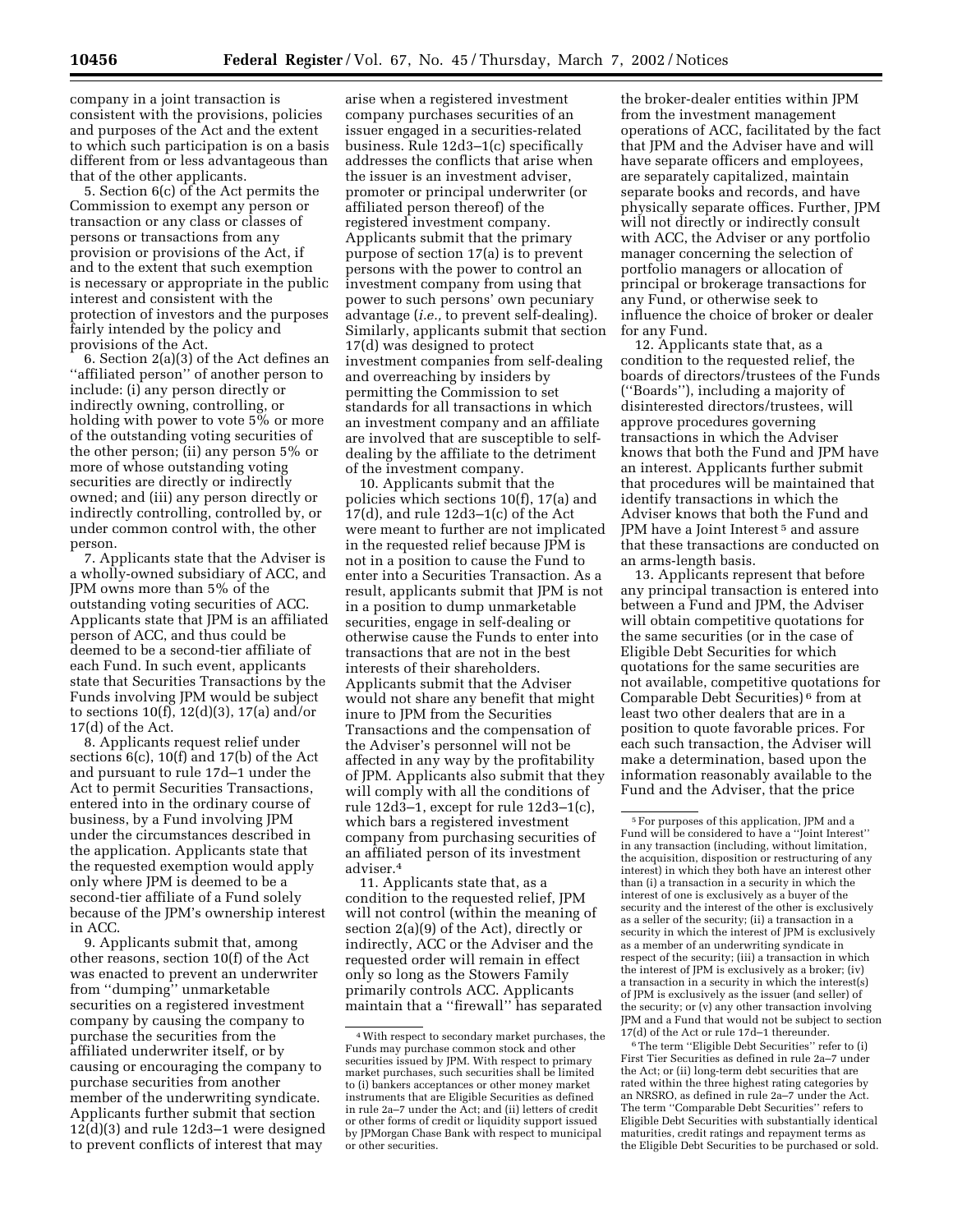available from JPM is at least as favorable as that available from other sources.

14. Applicants further represent that with respect to Securities Transactions that would be subject to section 10(f) of the Act, the Adviser will make a determination, based upon the information reasonably available to the Fund and the Adviser, that (i) the securities were purchased at a price that is not more than the price paid by each other purchaser of securities in that offering or in any concurrent offering of the securities (except in the case of an offering conducted under the laws of a country other than the United States, for any rights to purchase that are required by law to be granted to existing securities holders of the issuer) and (ii) the commission, spread or profit received or to be received by the principal underwriters is reasonable and fair compared to the commission, spread or profit received by other such persons in connection with the underwriting of similar securities being sold during a comparable period of time.

15. Applicants submit that the procedures set forth with respect to Securities Transactions are structured in a way designed to ensure that such transactions will be, in all instances, reasonable and fair, and will not involve overreaching on the part of any person concerned, that the Securities Transactions will be consistent with the policies of the Funds as recited in their registration statements and reports filed under the Act, and that such exemption is appropriate in the public interest and consistent with the protection of investors and the purposes fairly intended by the policy and provisions of the Act.

#### **Applicants' Conditions**

Applicants agree that the order granting the requested relief will be subject to the following conditions:

### *General*

1. JPM will not control ACC, the Adviser or the Funds, directly or indirectly, within the meaning of section 2(a)(9) of the Act. The requested order will remain in effect only so long as the Stowers Family primarily controls ACC.

2. JPM will not directly or indirectly consult with ACC, the Adviser or any portfolio manager of the Adviser concerning the selection of portfolio managers, securities purchases or sales, the allocation of principal or brokerage transactions for any Fund, or otherwise seek to influence the choice of broker or dealer for any securities transaction by

a Fund other than in the normal course of sales activities of the same nature that are being carried out during the same time period with respect to unaffiliated institutional clients of JPM.

3. The Adviser and JPM will operate as separate entities and independent profit centers, with separate capitalization, separate books and records, separate officers and employees, and physically separate offices. The broker/dealer and investment management entities within JPM and the investment management operations of ACC will operate on different sides of appropriate ''firewalls'' created pursuant to policies, procedures and controls implemented by JPM and ACC (''Firewall Procedures''). The Firewall Procedures will include such measures as may be considered reasonable and appropriate by JPM and ACC to facilitate the factual independence of the broker/dealer and investment management operations of JPM from the investment management operations of ACC.

4. Each Fund will comply with rule 12d3–1 under the Act, except paragraph (c) of that rule with respect to Securities Transactions involving securities issued by JPM.

5. The legal departments of the Adviser and JPM will prepare guidelines for personnel of the Adviser and JPM to make certain that transactions effected pursuant to the order comply with its conditions, and that the Adviser and JPM generally maintain an arms-length relationship. The legal departments of the Adviser and JPM will periodically monitor the activities of the Adviser and JPM to make certain that the conditions to the order are met.

## *Principal Transactions and Joint Interest Transactions*

6. Prior to relying on the requested order, each Fund's Board, including a majority of its disinterested directors/ trustees, shall determine that the Firewall Procedures are designed reasonably to (i) identify principal transactions or transactions in which the Adviser knows that both the Fund and JPM have a Joint Interest; and (ii) assure that these transactions are conducted on an arms-length basis. Additionally, JPM and ACC shall certify annually to the Board that the Firewall Procedures continue to be effective to assure that any principal transactions or transactions in which the Adviser knows that both the Fund and JPM have a Joint Interest are conducted on an arms-length basis, or recommend such modifications as JPM and/or ACC deem necessary.

7. Each Fund's Board, including a majority of its disinterested directors/ trustees, shall approve procedures governing transactions in which the Adviser knows that both the Funds and JPM have an interest and shall no less frequently than quarterly review all such transactions. With respect to principal transactions with JPM and Securities Transactions that would be subject to Section 10(f) of the Act, this review shall include, among other things, the terms of each transaction, and a comparison of the volume of transactions effected with JPM with the volume of similar transactions effected with JPM prior to the Purchase (or with respect to Chase Entities, prior to the Merger).

8. For each transaction by a Fund in which the Adviser knows that JPM has a direct or indirect interest, the Adviser will consider only the interests of the Fund and will not take into account the impact of the Fund's investment decision on JPM. Before entering into any such transaction, the Adviser will make a determination that the transaction is consistent with the investment objectives and policies of the Fund and is in the best interests of the Fund and its shareholders. This determination and the basis for the determination will be documented in written reports as soon as practicable and furnished to the Fund's Board in connection with the quarterly reviews required by condition 7 above.

9. The Funds will (i) maintain and preserve permanently in an easily accessible place a written copy of the procedures and conditions (and any modifications thereto) that are described herein, and (ii) shall maintain and preserve for a period of not less than six years from the end of the fiscal year in which any transaction in which the Adviser knows that both JPM and a Fund directly or indirectly have an interest occurs, the first two years in an easily accessible place, a written record of each such transaction setting forth a description of the security or other property purchased or sold, a description of JPM's interest in the transaction, the terms of the transaction, and the information or materials upon which the determination was made that each such transaction was made in accordance with the procedures set forth above and conditions in this application.

### *Principal Transactions*

10. Before any principal transaction is entered into between a Fund and JPM (other than Securities Transactions that would be subject to section 10(f)), the Adviser must obtain competitive